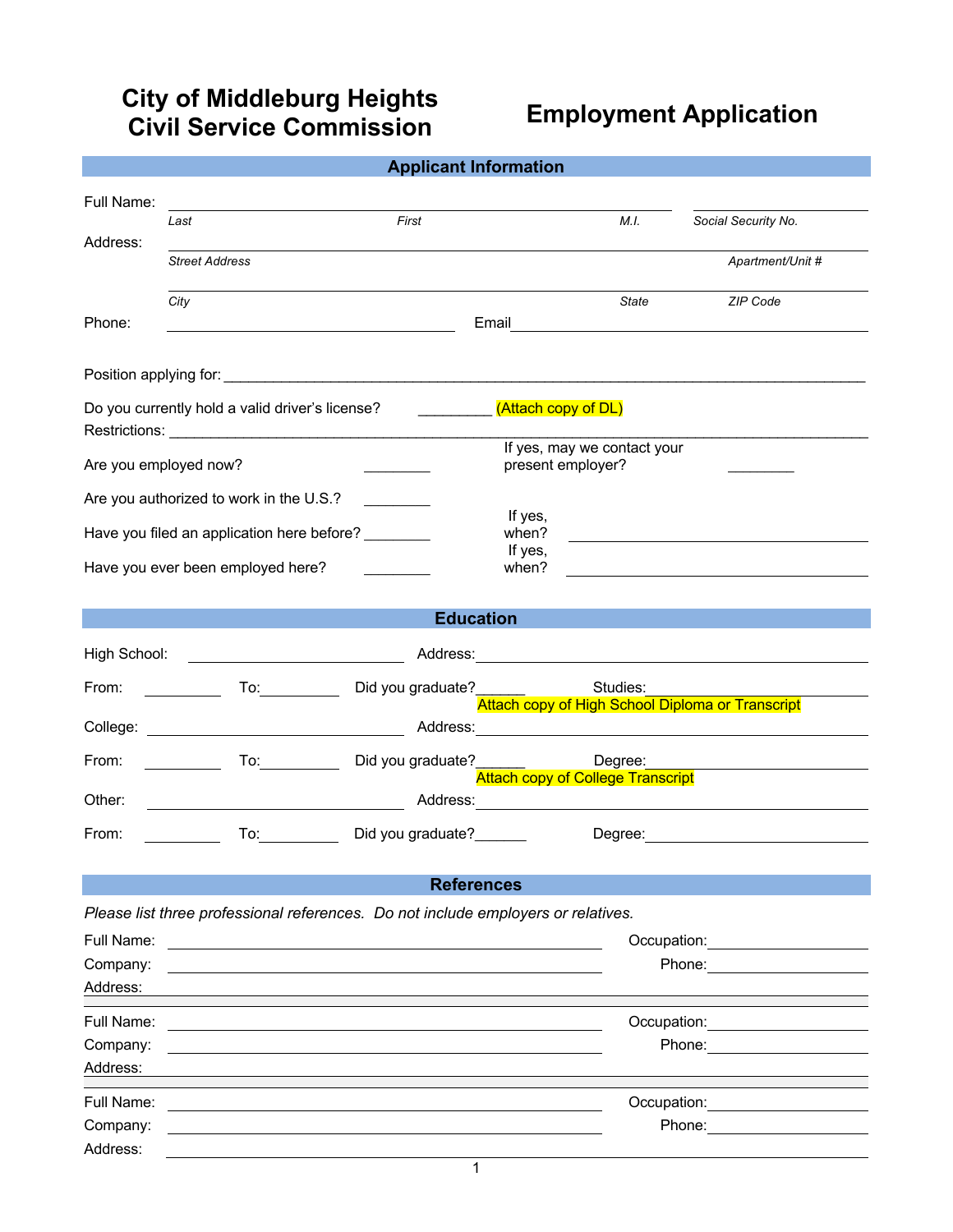## **Previous Employment**

| Company:                       | <u> 1989 - Johann John Stone, markin film yn y brening yn y brening yn y brening y brening yn y brening y brenin</u>                                                                                                           |                                                                                                                                                                                                                                      |                                                                                                                                                                                                                                        |  |
|--------------------------------|--------------------------------------------------------------------------------------------------------------------------------------------------------------------------------------------------------------------------------|--------------------------------------------------------------------------------------------------------------------------------------------------------------------------------------------------------------------------------------|----------------------------------------------------------------------------------------------------------------------------------------------------------------------------------------------------------------------------------------|--|
| Address:                       | Starting Salary:\$                                                                                                                                                                                                             |                                                                                                                                                                                                                                      | Supervisor: Victor Control of Control Control Control Control Control Control Control Control Control Control Co                                                                                                                       |  |
| Job Title:                     |                                                                                                                                                                                                                                |                                                                                                                                                                                                                                      | Ending Salary:\$                                                                                                                                                                                                                       |  |
|                                |                                                                                                                                                                                                                                |                                                                                                                                                                                                                                      |                                                                                                                                                                                                                                        |  |
| From:                          | To: _______________                                                                                                                                                                                                            |                                                                                                                                                                                                                                      | Reason for Leaving:<br><u>Next and the manual contract of the set of the set of the set of the set of the set of the set of the set of the set of the set of the set of the set of the set of the set of the set of the set of the</u> |  |
|                                | May we contact your previous supervisor for a reference?                                                                                                                                                                       |                                                                                                                                                                                                                                      |                                                                                                                                                                                                                                        |  |
| Company:                       |                                                                                                                                                                                                                                |                                                                                                                                                                                                                                      |                                                                                                                                                                                                                                        |  |
| Address:                       |                                                                                                                                                                                                                                |                                                                                                                                                                                                                                      | Supervisor: Supervisor:                                                                                                                                                                                                                |  |
| Job Title:                     |                                                                                                                                                                                                                                | Starting Salary:\$                                                                                                                                                                                                                   | Ending Salary: \$                                                                                                                                                                                                                      |  |
|                                | Responsibilities: Les and the service of the service of the service of the service of the service of the service of the service of the service of the service of the service of the service of the service of the service of t |                                                                                                                                                                                                                                      |                                                                                                                                                                                                                                        |  |
| From:                          |                                                                                                                                                                                                                                |                                                                                                                                                                                                                                      |                                                                                                                                                                                                                                        |  |
|                                | May we contact your previous supervisor for a reference?                                                                                                                                                                       |                                                                                                                                                                                                                                      |                                                                                                                                                                                                                                        |  |
| Company:                       |                                                                                                                                                                                                                                | <u> 1980 - Johann Harry Harry Harry Harry Harry Harry Harry Harry Harry Harry Harry Harry Harry Harry Harry Harry</u>                                                                                                                |                                                                                                                                                                                                                                        |  |
| Address:                       |                                                                                                                                                                                                                                | the contract of the contract of the contract of the contract of the contract of the contract of the contract of                                                                                                                      |                                                                                                                                                                                                                                        |  |
| Job Title:                     |                                                                                                                                                                                                                                |                                                                                                                                                                                                                                      | Ending Salary: \$                                                                                                                                                                                                                      |  |
|                                |                                                                                                                                                                                                                                |                                                                                                                                                                                                                                      |                                                                                                                                                                                                                                        |  |
| From:                          |                                                                                                                                                                                                                                | To: Reason for Leaving: To: Reason for Leaving:                                                                                                                                                                                      |                                                                                                                                                                                                                                        |  |
|                                | May we contact your previous supervisor for a reference? ________                                                                                                                                                              |                                                                                                                                                                                                                                      |                                                                                                                                                                                                                                        |  |
|                                |                                                                                                                                                                                                                                | List professional, trade, business or civic activities and offices held. Do not include those<br>activities that would tell us your race, sex, religion, national origin or protected status.                                        |                                                                                                                                                                                                                                        |  |
|                                |                                                                                                                                                                                                                                | Organization: <u>contract of the contract of the contract of the contract of the contract of the contract of the contract of the contract of the contract of the contract of the contract of the contract of the contract of the</u> |                                                                                                                                                                                                                                        |  |
| Offices Held:                  |                                                                                                                                                                                                                                | <u> 1989 - John Stein, Amerikaansk politiker (</u> † 1920)                                                                                                                                                                           |                                                                                                                                                                                                                                        |  |
| Organization:<br>Offices Held: |                                                                                                                                                                                                                                |                                                                                                                                                                                                                                      |                                                                                                                                                                                                                                        |  |
|                                | List special accomplishments, publications and awards:                                                                                                                                                                         |                                                                                                                                                                                                                                      |                                                                                                                                                                                                                                        |  |
|                                | List any additional information you would like us to consider:                                                                                                                                                                 |                                                                                                                                                                                                                                      |                                                                                                                                                                                                                                        |  |
|                                |                                                                                                                                                                                                                                | List special skills and qualifications acquired from employment or other experience                                                                                                                                                  |                                                                                                                                                                                                                                        |  |